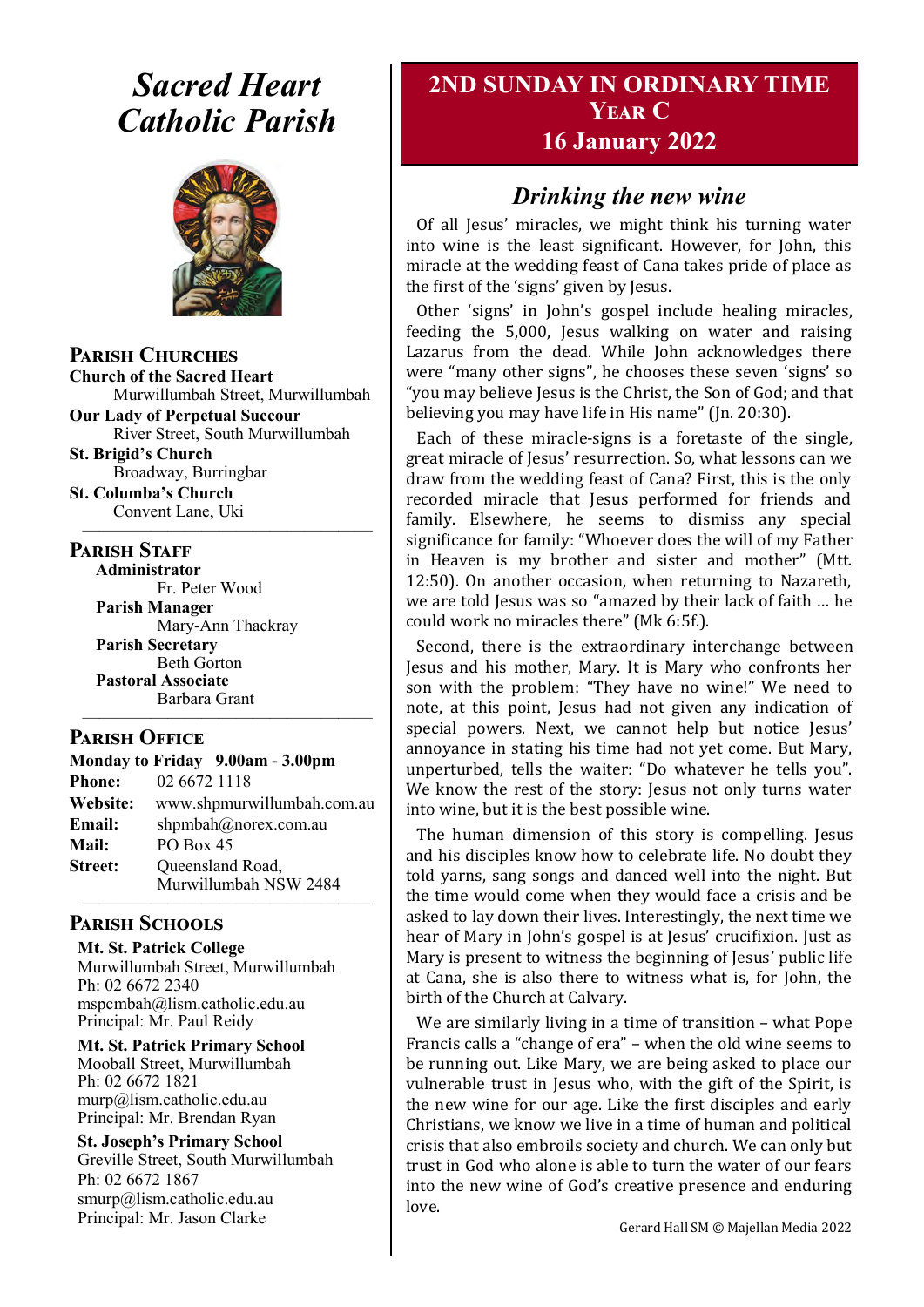# This week in the Parish  $16 - 23$  January

Saturday 15 6:00pm - Vigil Mass Sunday 16 2nd SUNDAY in ORDINARY TIME - Year C 9:00 am - Mass

*Please note: there are no weekday Masses during January*

| Wednesday 19                         | Catholic Men's Group Morning Tea (see note below)      |
|--------------------------------------|--------------------------------------------------------|
| Saturday 22                          | 6:00pm - Vigil Mass                                    |
| Sunday 23                            | 3rd SUNDAY in ORDINARY TIME - Year C<br>9:00 am - Mass |
| <b>D</b> = - - - - - - - - - - - - - |                                                        |

#### RECONCILIATION

Saturday 5.30 pm - 5.50 pm Sunday 8.30 am - 8.50 am

The Sacred Heart Prayer Chapel is open for private prayer each weekday from 9 am - 3 pm

We have come to know and to believe in the love that God has for us. 1 John 4:16

#### **Wednesday Word**

Copies of Wednesday Word, with this weekend's readings, are available for you in the Church.

# **January Sunday Mass Time Changes**

**Please Note: While Fr Peter is on holidays in January, we will only have one Sunday Mass at 9 am.**  The 8 am & 10 am Masses will resume in February.

## **Please Pray For:**

**Recently Deceased**:

Michael Burke, Jan Weaver, Janice Paine (Grafton), Tarq Mezzadri, Mark Biltoft, Betty Byrnes, Fay Albury

**Anniversaries:** Lily Mason **Those Who Are Sick:**  Fr Anthony Lemon, James Wallace

*Readings for this Sunday and next Sunday:*  **2ND SUNDAY ORDINARY TIME - Year C** Is 62:1-5 : 1 Cor 12:4-11; Jn 2:1-11 **3RD SUNDAY ORDINARY TIME - Year C** Neh 8:2-6, 8-10 : 1 Cor 12:12-30; Lk 1:1-4, 4:14-21

# **Reading Roster | YEAR C**

**15/16 Jan | 2nd Sunday Ordinary Time**  6 pm - Lyndy Severs 9 am- Kay Ryder **22/23 Jan | 3rd Sunday Ordinary Time**  6 pm - Christine Wightley 9 am- Jan Bruce

#### **Acknowledgement of Country**

*We would like to acknowledge the Bundjalung people who are the Traditional Owners of this land on which we gather and pray today. We pay our respects to the Elders past, present and emerging, and extend that respect to other Aboriginal and Torres Strait Islander people past, present and emerging.* 



#### **BAPTISMS**: Please welcome **Ryder Maverick Mossman, Ace Jordan Gauder & Zane Morgan Gauder** to our faith community.

**Catholic Men's Group January 2022 morning tea Wednesday 19 January | 10:00 am Murwillumbah Services Club** Enquiries: Alex Lever 0458 817 021

**All Men Are Welcome** *Wearing of face masks is mandatory* 

# **Australia Day Mass 9:00am Sacred Heart Church**

During January there will be NO livestream Mass with Bishop Greg. Masses celebrated online with Bishop Greg will resume in late January 2022.

In the meantime, Bishop Greg will present his **Summer Homily Series**.

To view Bishop Greg's homilies go to https://www.youtube.com/c/ LismoreDioceseAU/videos

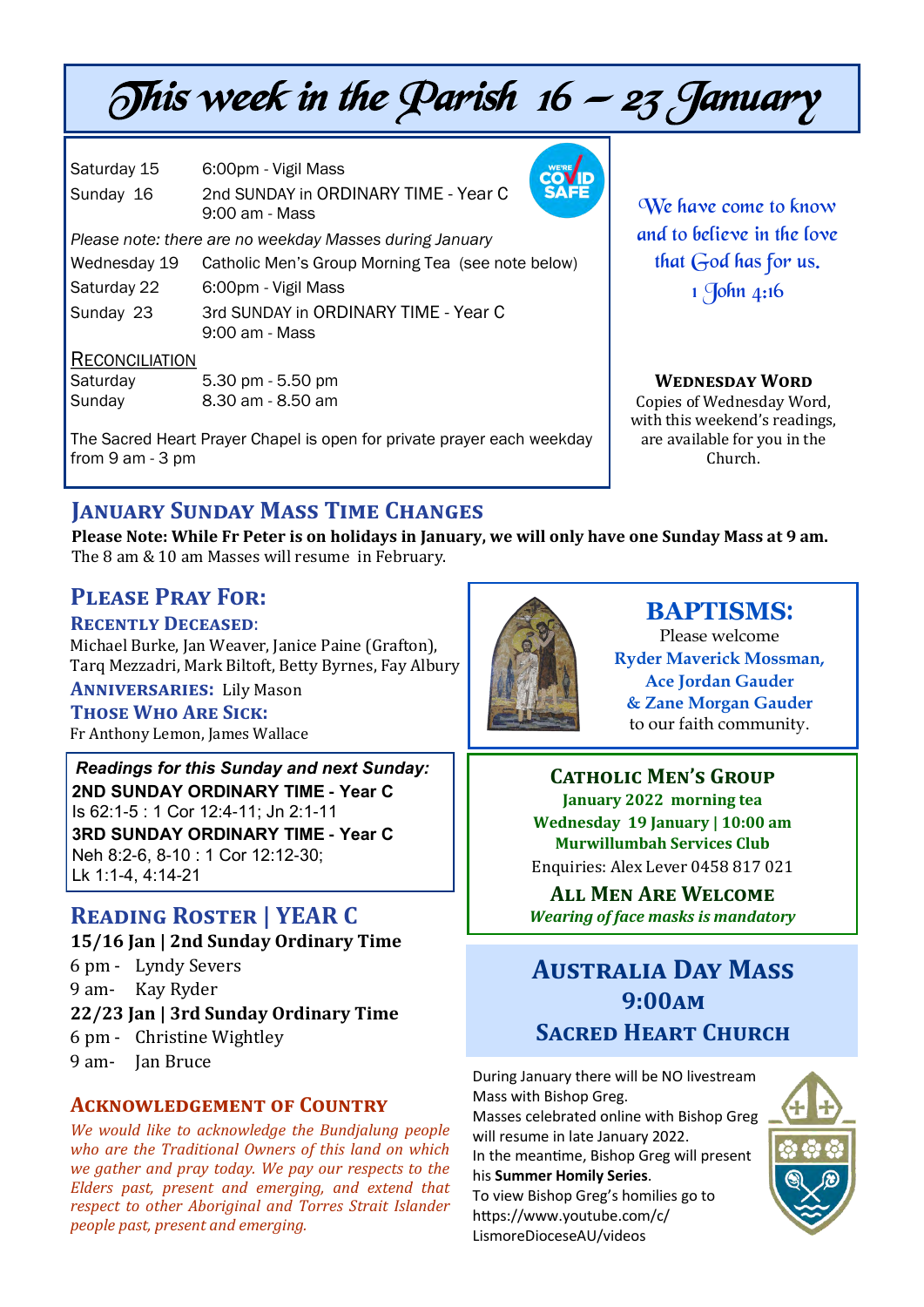



#### **Entrance Hymn**

#### **All The Ends Of The Earth**

Jim Murray *All the ends of the earth, all you creatures of the sea,* 

*lift up your eyes to the wonders of the Lord. For the Lord of the earth, the Master of the sea, has come with justice for the world.* 

Break into song at the deeds of the Lord, the wonders he has done in ev'ry age.

Heaven and earth shall rejoice in his might; ev'ry heart, ev'ry nation call him Lord.

The Lord has made his salvation known, faithful to his promises of old. Let the ends of the earth, let the sea and all it holds make music before our King.

#### **Communion Hymn**

#### **OUR SUPPER INVITATION**

Kevin Bates

Take of my bread and eat, drink my new wine. Take of my life and live, branch of my vine. Let me befriend you now; eat take your fill. Don't be afraid to dream; love, has its will.

Take up your burden now walk 'til you find just what the journey means; walk while there's time.

Food for the journey will answer your need. Don't be afraid to dream; love, my love will lead.

Take of my bread and eat, drink my new wine. Be a sweet nourishment to good friends of mine. Let me befriend you now; eat, take your fill. Share with your people, that love has its will.

Take of my bread and eat, drink my new wine Take of my life and live, branch of my vine.

#### **Filipino Appeal**

Super Typhoon Rai (Odette) wreaked havoc in the Philippines from  $12 - 22$  December 2021.

Over half a million people displaced

800,000 + homes destroyed

Nearly 7 million people affected

Our local Filipino community have started an appeal for donations to assist the "poorest of the poor" affected by the typhoon and are asking for our assistance with cash donations which will be sent directly to the Philippines to help provide food and shelter as families there rebuild their lives.

On the weekend of 29-30 January envelopes for donations will be available. We ask you to please support our Filipino community in their fundraising efforts.

With thanks.

Fr Peter Wood & Fr Wilber Tobe

#### **Reflection Hymn**

#### **Take and Eat**

James Quinn, Michael Joncas

*Take and eat; take and eat: this is my body given up for you. Take and drink; take and drink: this is my blood given up for you.* 

I am the Word that spoke and light was made; I am the seed that died to be reborn; I am the bread that comes from heav'n above; I am the vine that fills your cup with joy.

I am the way that leads the exile home; I am the truth that sets the captive free; I am the life that raises up the dead; I am your peace, true peace my gift to you.

#### **Recessional Hymn**

#### **Go Now You Are Sent Forth** Leo Watt

Go now, you are sent forth To live what you proclaim, To show the world you follow Christ In fact, not just in name.

Go now, you are sent forth To walk this troubled earth, To share your faith with everyone And prove your real worth.

Go now, you are sent forth As God's ambassador; By serving him in those we meet We love him more and more.

God now, you are sent forth And Christ goes with you, too. Today you help his kingdom come In everything you do.

*All used with permission: One License A-641466*